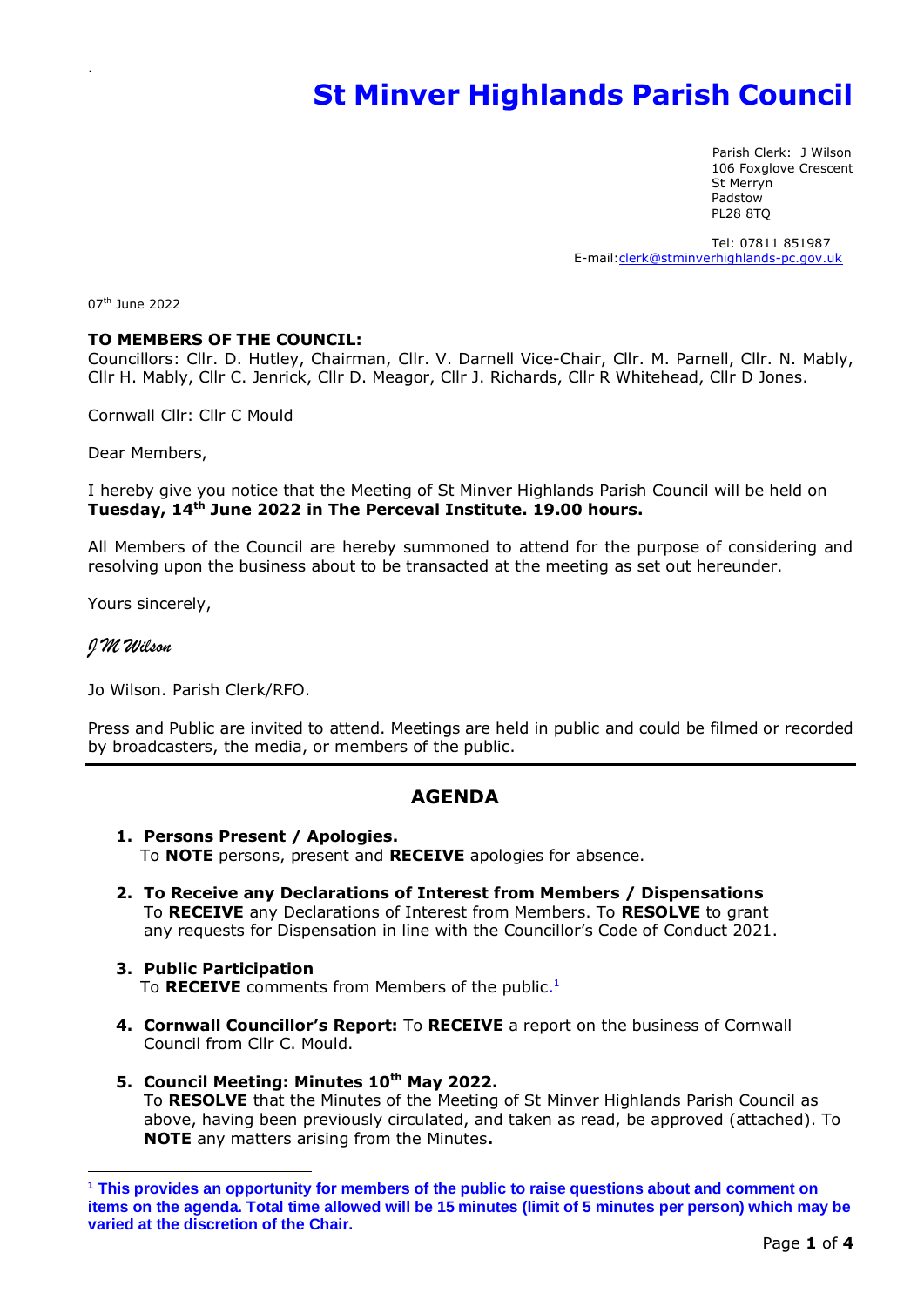## **6. Planning Applications for Consultation. To RECEIVE any Planning Applications that may arrive and RESPOND to the Planning Authority accordingly.**

#### Application: [PA22/03805](https://planning.cornwall.gov.uk/online-applications/applicationDetails.do?activeTab=summary&keyVal=RAMQC1FGN1W00)

.

Proposal: Proposed replacement dwelling. Location: Brooklands Access To Polzeath Beach Caravan Park Polzeath Wadebridge Cornwall PL27 6ST

#### Application: [PA22/01906](https://planning.cornwall.gov.uk/online-applications/applicationDetails.do?activeTab=summary&keyVal=R7R34BFGN4X00) – Reconsulting

Proposal: Lounge Bay extension and mezzanine level added with new dormer. Location: 4 Polzeath Gardens Polzeath Wadebridge Cornwall PL27 6SS

#### Application: [PA22/01275](https://planning.cornwall.gov.uk/online-applications/applicationDetails.do?activeTab=summary&keyVal=R6ZP2LFG0JQ00) - Reconsulting

Proposal: Construction of replacement dwelling (demolition of existing dwelling) Location: Gair Na Mara Dunder Park Polzeath Wadebridge Cornwall PL27 6SX

Application: [PA22/04454](https://planning.cornwall.gov.uk/online-applications/applicationDetails.do?activeTab=summary&keyVal=RBPGVXFGM8C00) Proposal: Demolish dilapidated house and garage. Proposed new replacement family house and garage. Location: Sunnyseven Tinners Way New Polzeath Wadebridge Cornwall PL27 6UD

## Application: [PA22/04580](https://planning.cornwall.gov.uk/online-applications/applicationDetails.do?activeTab=summary&keyVal=RBYVPPFGKPV00)

Proposal: Demolition of existing barn and proposed construction of two dwellings in lieu of Class Q

Location: Land South East Of Sunset House St Minver Wadebridge Cornwall

#### Application: [PA22/05039](https://planning.cornwall.gov.uk/online-applications/applicationDetails.do?activeTab=summary&keyVal=RCJVFLFGIIA00)

Proposal: Loft conversion including addition of roof lights and change of roofing material. Material changes to dormers, soffits, and gutters also. Location: Brea View Windmill Road St Minver Wadebridge Cornwall PL27 6RD

## Application: [PA22/04989](https://planning.cornwall.gov.uk/online-applications/applicationDetails.do?activeTab=summary&keyVal=RCHXYFFGH7N00)

Proposal: Refurbishment and extension of existing flats at Trevlac Edge. Location: Trevlac Edge Atlantic Terrace New Polzeath Wadebridge

### **7. Pre-applications and Prior Notifications- for information only. To RECEIVE any Planning Pre-Applications and Prior notifications that may arrive.** None

## **8. Cornwall Council: Planning Decisions – Approvals / Refusals.**

To **NOTE** any Planning Decisions received from Cornwall Council**.** Application: [PA22/02583](https://planning.cornwall.gov.uk/online-applications/applicationDetails.do?activeTab=summary&keyVal=R8QR7GFGL4U00) Proposal: Construction of a new dormer style side extension incorporating a new living area with a new bedroom and bathroom over. Location: 1 Lower Treglyn St Minver Wadebridge Cornwall PL27 6RG **Approved.**

Application: [PA22/02494](https://planning.cornwall.gov.uk/online-applications/applicationDetails.do?activeTab=summary&keyVal=R8JFCSFGITW00)

Proposal: New build replacement private residential home Location: Sunnyseven Tinners Way New Polzeath Wadebridge Cornwall PL27 6UD **Refused.**

## Application: [PA22/01524](https://planning.cornwall.gov.uk/online-applications/applicationDetails.do?activeTab=summary&keyVal=R7B0PZFGL1M00)

Proposal: Certificate of Lawful Development for an Existing Use of commencement on site of application PA13/09070 Location: St Minver House Holiday Park St Minver Wadebridge Cornwall PL27 6RR **Withdrawn.**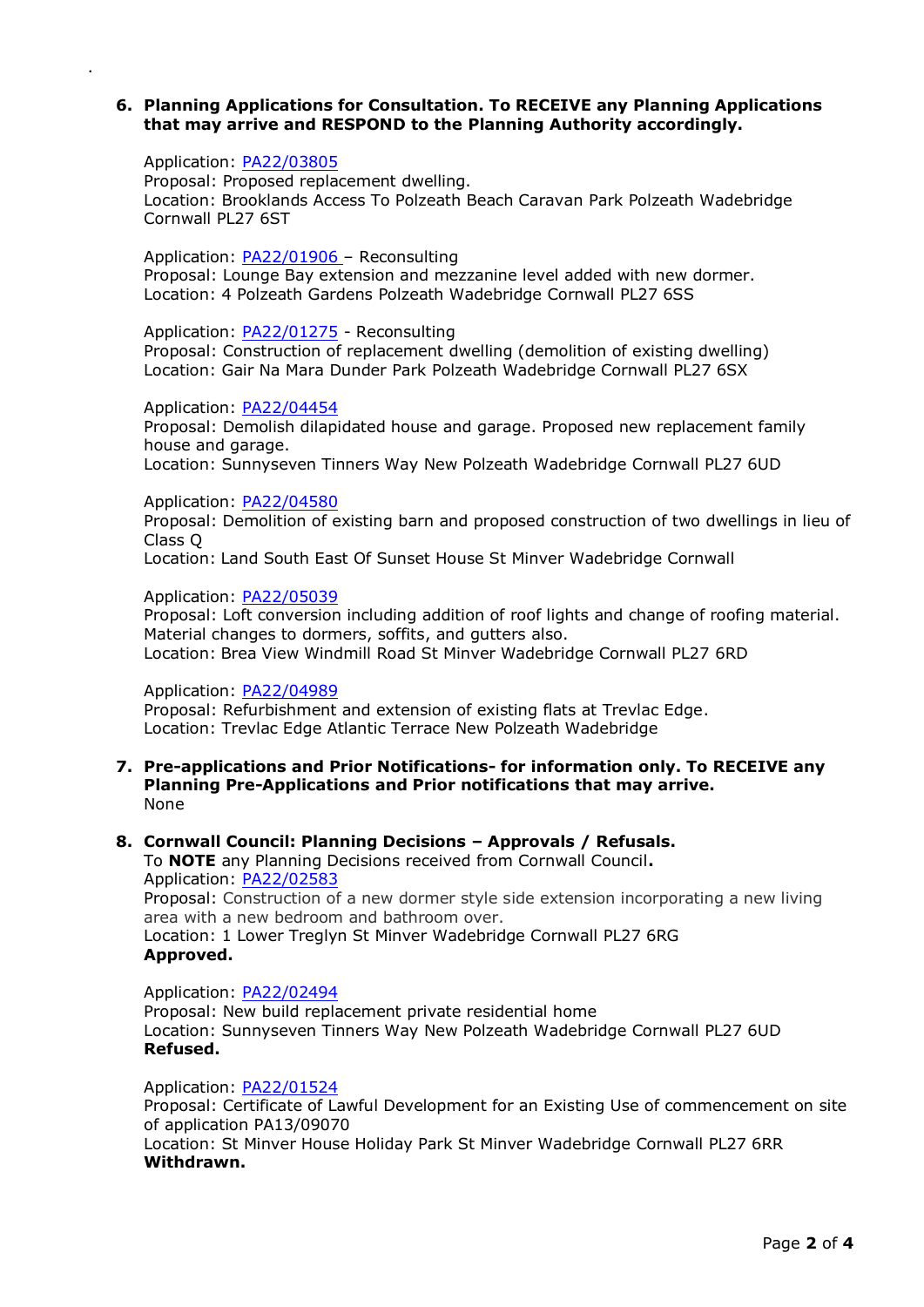Application: [PA21/12047](https://planning.cornwall.gov.uk/online-applications/applicationDetails.do?activeTab=summary&keyVal=R3OXCIFG1YY00)

.

Proposal: Listed Building Consent to Re-roof part of main house, replace gutters and rainwater goods. Replace external vertical slate hanging. Minor internal alteration to second floor to create en-suite bathroom and dressing room Location: Trewornan Manor St Minver Wadebridge Cornwall PL27 6EX **Approved.**

#### Application: [PA22/03096](https://planning.cornwall.gov.uk/online-applications/applicationDetails.do?activeTab=summary&keyVal=R9IGMSFGKRS00)

Proposal: Construct balcony extension to front elevation Location: Cothelstone Dunder Park Polzeath Wadebridge Cornwall PL27 6SX **5 -day planning protocol followed by Approval** 

#### Application: [PA22/02488](https://planning.cornwall.gov.uk/online-applications/applicationDetails.do?activeTab=summary&keyVal=R8JCJOFGIR600)

Proposal: Conversion and extension of a barn, Revision to Approval PA20/1079 Location: Barn North West Of Tredrizzick House Tredrizzick St Minver Wadebridge Cornwall PL27 6PB

## **Approved.**

Application: PA22/03122 Proposal: Proposed re-modelling and extension. Location: Sunset 11 Trenant Close Polzeath Wadebridge Cornwall PL27 6SW **Approved.**

Application: PA22/02761 Proposal: Proposed re-modelling and extension to dwelling. Location: 2 The Green Tredrizzick St Minver Wadebridge Cornwall PL27 6PB **Approved.**

Application: PA22/00250/PREAPP Proposal: Pre application advice for change of use from self catering holiday let to B and B hostel for local workers and holiday guests - self catering. Location: Waves End Polzeath Wadebridge Cornwall PL27 6ST **Closed – advice given.**

**9. To CONSIDER** any information received regarding the licence agreement for Surfside and **RESPOND** accordingly.

#### **10.Early Consultation on Dogs on beaches restrictions**

**To CONSIDER** the Public Spaces Protection Order re existing dog bans on beaches and send the Parish Council's view to Cornwall Council Environmental Protection Dept prior to Cornwall Council carrying out a public consultation. Deadline for receipt of views - 17th June.

## **11. Greenbarnes noticeboard**

To **PROVIDE AN UPDATE** on the Noticeboard for the New Polzeath, Gulland Road site ordered in May.

- **12. To CONSIDER** the letter from the clerk at Lanteglos By Fowey regarding the lack of transparency over housing allocations**. To RESOLVE** on any action.
- **13. To CONSIDER and RESOLVE** to action the Annual Data Protection renewal of £40. (ICO)
- **14. To CONSIDER and RESOLVE** to action the Annual Data CALC renewal of £404.92. (Cornwall Association of Local Councils)
- **15.To CONSIDER and RESOLVE TO ACTION** any amendments as per the internal Audit Report for 21/22
- **16.To AGREE and SIGN** the Annual Governance Statement for 21/22